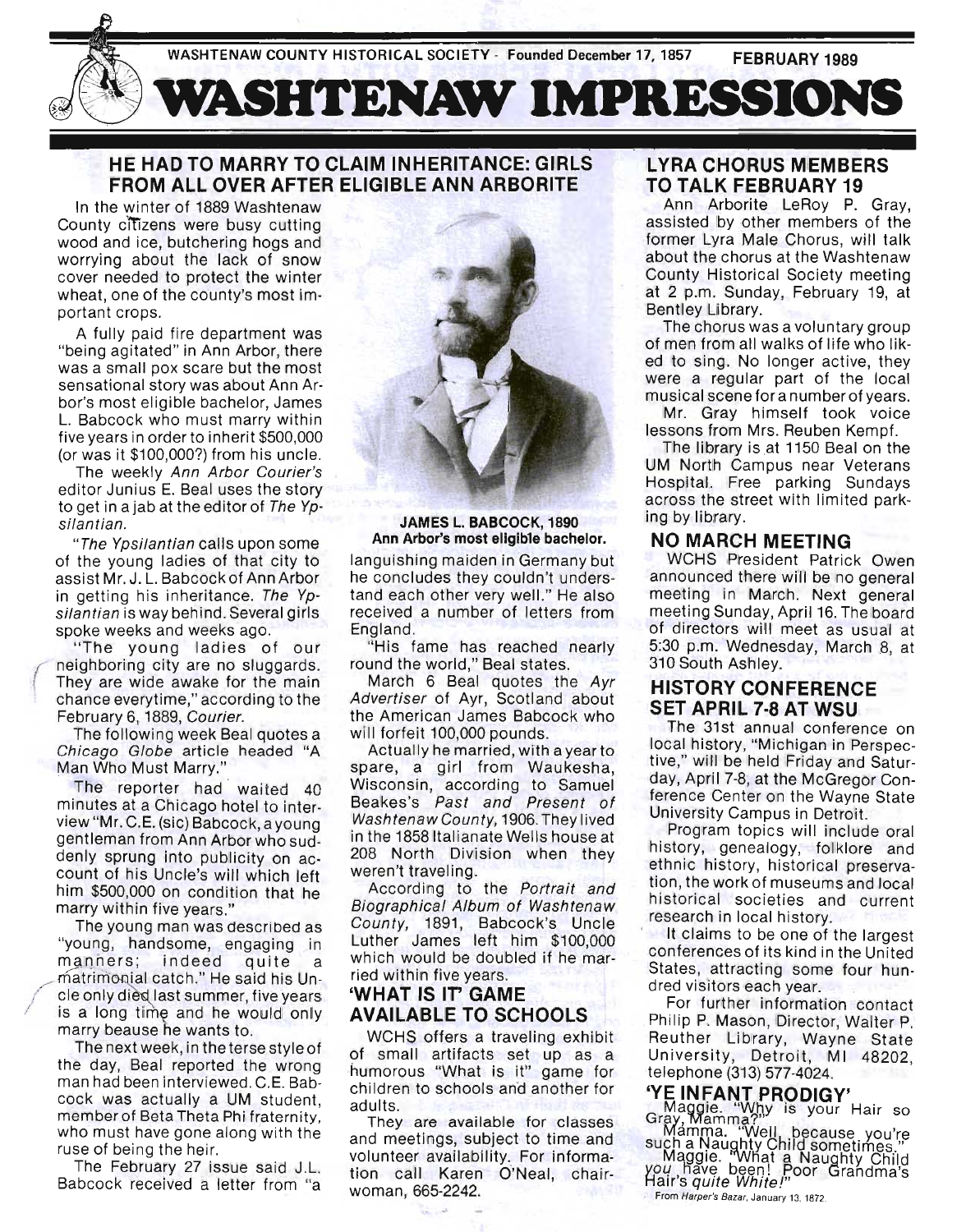# **ARTIST PAINTS LOCAL SCENES WITH A DIFFERENCE**

Chelsea artist Ben Bower has loved todraw since he was achild growing up in a small farming community in central Indiana and he loves old buildings.

A number of his paintings and sketches are straightforward depictions of old structures such as the "church" or Gothic barn that used to stand on Island Lake Road at Wylie west of Dexter or Webster Church in Webster township.

But as he went on the difficulties of determining in exact detail how a building looked at agiven period and the desire to tell more of a story led Bower to loose his imagination and add a touch of surrealism to some of his paintings.

Thus a lady in 1910 costume may be talking to a lad of today, for exampie.

The artist, who is a past-president of the Chelsea Historical Society, says he developed an avid interest in history and how things were in the olden days from reading as a schoolboy, although he thinks history in school was taught in a dry manner.

"It mainly hinged on the so-called great people, dates on which they did wonderful things, mainly battles. To me this is not history as we should remember it.

"As I proceed you will notice that I have been mixing up the historical periods so that instead of just having one particular scene that would depict a certain event at a certain date in a certain year you will see things that will remind you of many things that you have read about, heard about or actually seen."

He got started with the watercolor pencils that he uses today while he was serving in World War II in the South Pacific. A buddy received a box of them in the mail one day. He wasn't interested and when Bower asked to try them, the buddy said "They're yours."

Since then, Bower estimates he has probably used thousands of them. He usually dips them in water and paints although they can be used dry.

Upon his return from service he studied a couple of years at Indiana University and graduated from a commercial art school in Ohio. He met his wife, a Michigan girl, in Indiana. He credits her with being a constant source of encouragement.



Chelsea artist Ben Bower likes to wander around Ann Arbor and paint interesting scenes and buildings. This is his interpretation of Milt Kemnitz's interpretation of Rembrandt which hangs in an alley off East Liberty Street.

Before retirement, he was office manager of the Waterloo Recreation Area office for 25 years.

He showed his first watercolor pencil paintings of Hawaiian flowers and early pictures of old buildings including a round barn and Webster Church. He then showed and commented on 16 more recent paintings.

1. An old farm house with an old car in the foreground. "The old house has been gone for 50-60 years, the old car too. They were not in the same location but they seem to be a winning combination. The title of this is 'End of a Dream, Depression of the '30s.'

"In some areas around here, after a few years of farming the soil was simply worn out and there was nothing left to grow anything. Finally the government bought the land and created recreation land. That is what happened at that location.

2. An old house north of Chelsea. "I got to thinking there's more to that than just the old house so I put the boy in there (looking over the fence at the house). The boy is thinking of when his grandpa was alive and what life was like in those days.

3. There were many beautiful homes built in Chelsea at one time. This has been retained as the McKune Memorial Library on Main Street. It started as a family home, became an inn, a hotel and finally a library.

It was built in 1850 as the second home of Elisha Congdon II who with his brother James earlier founded Chelsea.

4. "This is my interpretation of Milt Kemnitz's interpretation of Rembrandt" in an alley just north of East Liberty Street. Bower's picture has three people looking at the Rem- , brandt portrait and wondering about it.

"This is one that many people say, 'Where is it? I've never seen it.' " (It can be glimpsed from South Fifth Avenue by looking across the parking lot between Ann Arbor Theater and Afternoon Delight Restaurant.)

5. The old Ann Arbor firehall, now Hands On Museum. The new firehall is in the background and in use, although Bower painted a fire truck in the old building. He added a green tree for more color.

His caption says it was built in 1882-83, William Scott was the architect. The first full-time firemen were hired in 1888, the department motorized in 1915 and the new station started in 1977.

He says the ground floor accommodated "steamers, hand engines, hook and ladder truck, stables, coal bin, kitchen, dining room, bedrooms, office and meeting room." Upstairs was the hayloft to store horse feed.

6. "The Deke Shant behind a wall on East William is bypassed unnoticed by many people." The first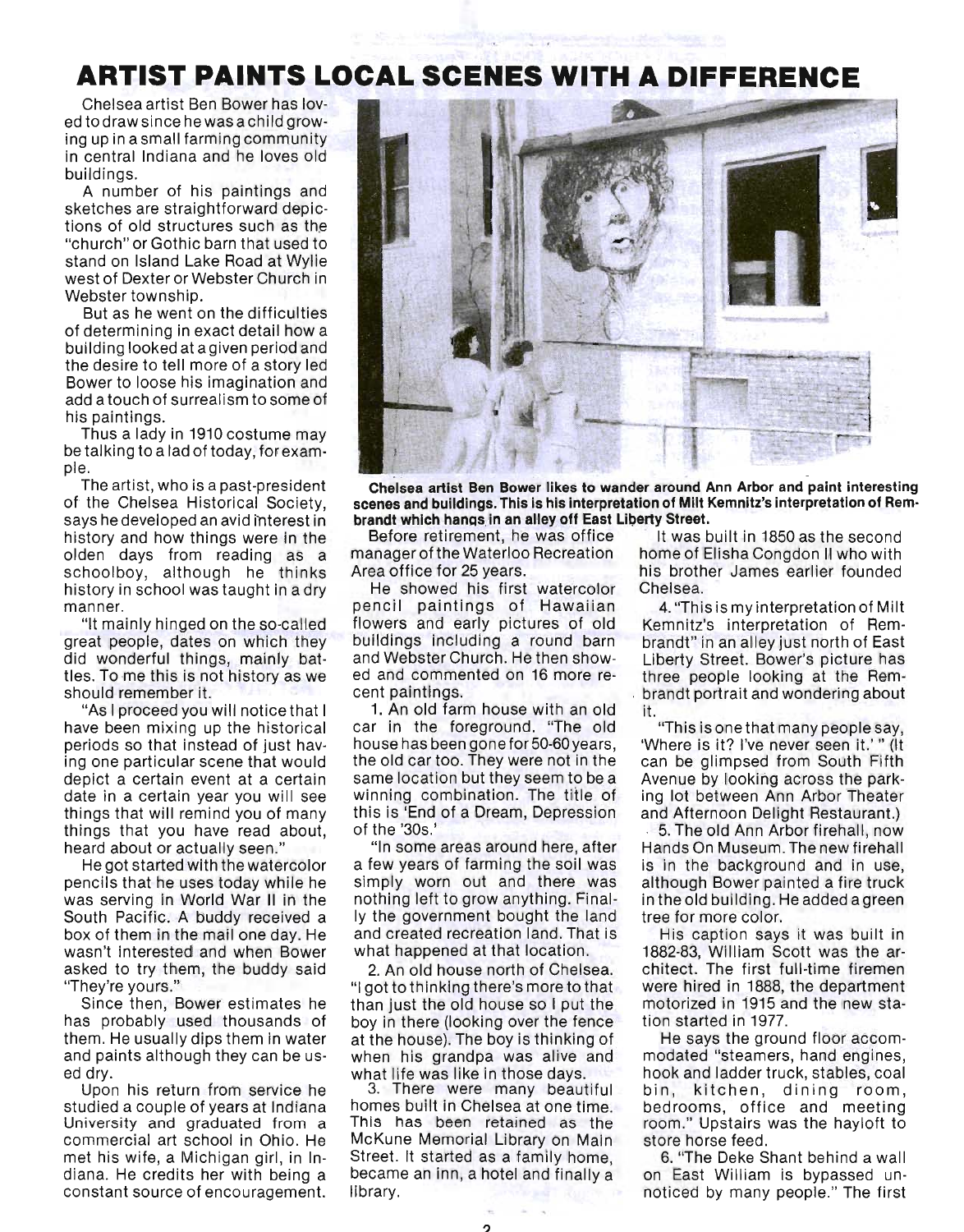UM fraternity building, it was designed by William LeBaron Jenney, the first UM professor of architecture. \_

It has been changed inside but is still used by Delta Kappa Epsilon fraternity according to the caption. Carved wooden paddles hang inside the door. Hand carved fraternity "thrones" of 1878 are used for fraternity meetings.

7. The building at 300 East Washington Street at South Fifth Avenue, now Garris law offices. "Perhaps some of you remember when it was the Silver Lead Paint Company. I haven't yet had a chance to dig into the history of it but it is an interesting building, especially with the large new building in the background for contrast."

(Perhaps some readers, like the editor, remember when it was Anderson Paint Company.)

8. Scene with U.S. flag with stripes in rainbow colors with a group of children dressed in the same colors. It was flown from the terrace of an upstairs apartment in the alley south from West Liberty that runs behind Kline's Department Store.

"You probably saw a picture of this in the paper at one time. The flag was made for the Rainbow Coalition with the idea of the many races that now inhabit Ann Arbor, so much so that it has been compared to San Francisco on a smaller scale."

9. A line of children riding on an elephant's back. "We have a circus coming to town and these are Ann Arbor kids who had a chance to ride an elephant."

10. David's Books on East Liberty at State Street. "Here's where I get into mixing up the periods. It's a scene you might see any day of the week except, perhaps, in the coldest months-somebody examining the books, a young lady wondering why a young man is admiring the antique car instead of her."

"This is a 1928 Stutz that mayor may not have ever been in Ann Arbor."

11. Dooley's Bar, 310 Maynard Street near East Liberty. "Dooley's at times gets a lot of attention in the papers due to certain patrons being tossed out for one reason or another. It's part of the Ann Arbor scene."

"The Model A Ford roadster could or could not have been there at one time. I'm sure the street was brick ,underneath the asphalt. You will



## **Law offices, 300 East Washington at South Fifth Avenue**

notice that there is a hitching post left from an earlier era. The lady sitting on top of the roadster is doing her best to attract somebody."

12. State and North University, with cows grazing on fenced UM campus as they once did. The cows "did double duty. They furnished milk and cut the grass."

"In this picture you have a real mix-up. The young lady in blue 1910 costume is talking to a lad of today which is not very possible but nevertheless she is. The girl on the left is from the 1950s and the crowd on the right in an open Model T touring car is from the roaring twenties.

"In the background is Haven Hall which burned in 1950. The maple tree you see is likely one of the original trees planted when the campus was laid out since it was prac tically bare of trees. Two different times they planted trees. The second time was successful.

"The fence and posts in the gateway were there to keep the cows in. The fence was there for about 20 years."

13. Osias Zwerdling Building across East Liberty from the Federal Building with an early delivery truck.

"You won't seethe 19181adyorthe 1910 era boys in black pants and white shirts, mystified at this 1904 model truck. They don't know what to call it. They've seen very few of them."

"It's unlikely that this 1904 model (Crestmobile delivery truck) manufactured in Cambridge, Massachusetts, (steered by a tiller) was here but it is likely some very

'Si milar were made around here."

14. The former Ann Arbor Michigan Central Depot, now Gandy Dancer Restaurant. "I started this picture in 1986 and almost immediately I ran into a problem. This is what triggered, I think, the idea of mixing the other historical periods."

"One person said, if you would make it black it would have been more natural. The stones were very dirty. But what bothered me, I didn't know what color the trim work was, for instance, back in the 1880s.

"Three windows were originally open archways, the bridge was different than now. So rather than spend weeks and months trying to get all the details together; the idea of mixing periods seemed better.

Many details you could argue were not as I have done them. My way of doing it is to eliminate the arguments and make a more interestina picture."

15. The art deco style Ann Arbor Greyhound Bus Station on West Huron Street, with a 1934 De Soto Aireflo car in front of it.

"I recently read an account in the-Ann Arbor News about the bus station and it made a statement there that sets up a quandary. It stated there that the building was built in 1939."

Bower works from photographs, many that he takes himself. This painting, however, is based on a copy a friend received from a friend in New York who said it was from an original Chrysler advertisement of the 1934 car before it was put on the market, leading Bower to think the bus depot had to have been built before that.

He added an up todate Chryslerto his painting to show the contrast.

16. South State Street at North University. "This is a scene you never could see at anyone time. The boy on the skateboard has already made history because he would no longer be allowed to skateboard on State Street unless he disobeyed the law."

"(Looking west) the brick building is still there. It is now gray and stands near Nickels Arcade. See the cigar store Indian holding down the dusty street in front of the place of business."

The former J.H. Nickels house in Greek Revival style, now gone, appears on the left. There is a Model T Ford in the picture.